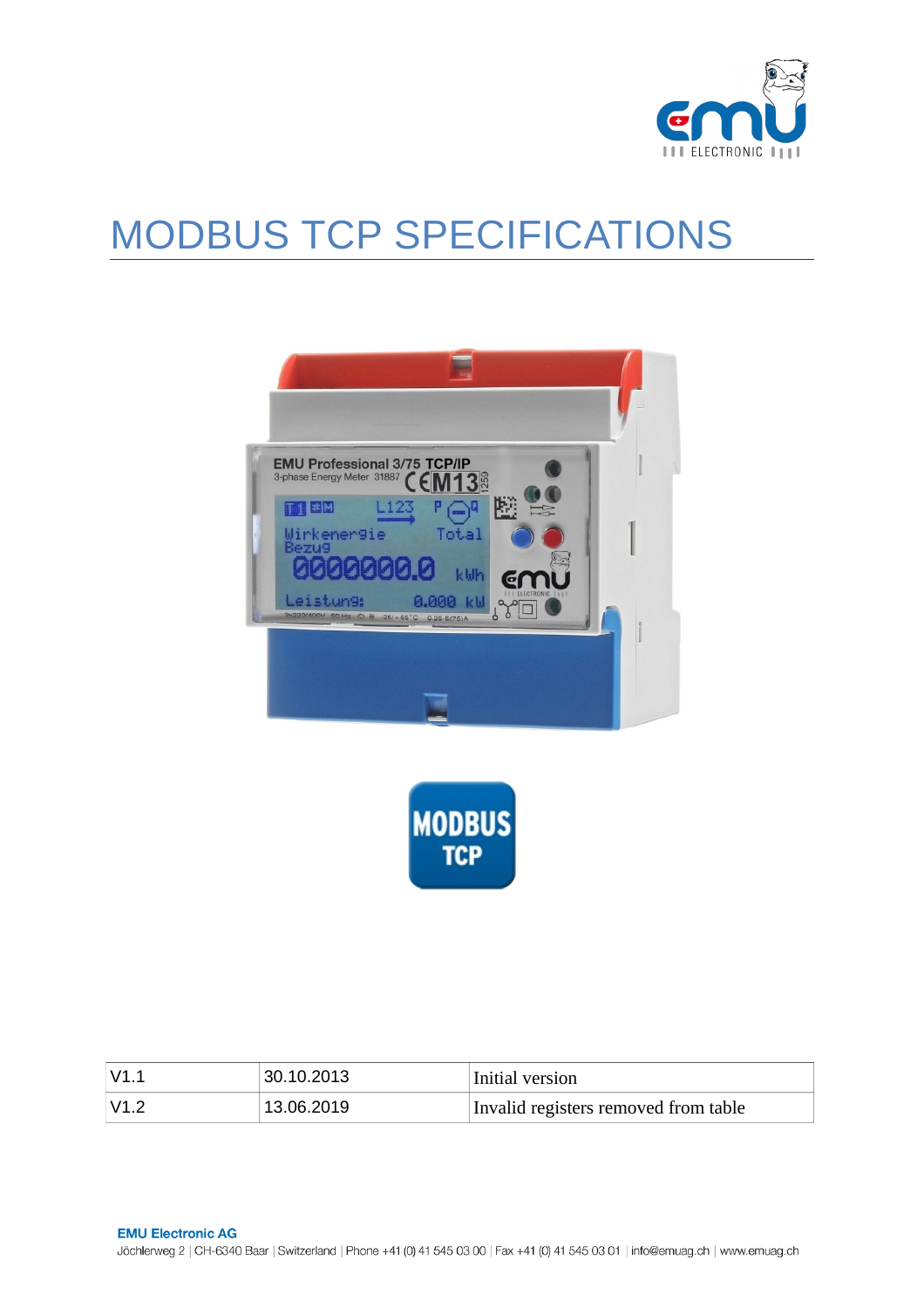

# **1. Preamble**

The EMU Professional can be equipped with an optional TCP/IP module. This module supports the Modbus TCP protocol. This document describes the implemented Modbus TCP protocol.

## **2. Purpose**

The TCP/IP module allows the meter to communicate with other Modbus TCP devices.

## **3. Basics**

| Modbus Messaging on TCP/IP Implementation Guide V1.0b: http://www.modbus.org |
|------------------------------------------------------------------------------|
| Modbus Application Protocol Specification V1.1b: http://www.modbus.org       |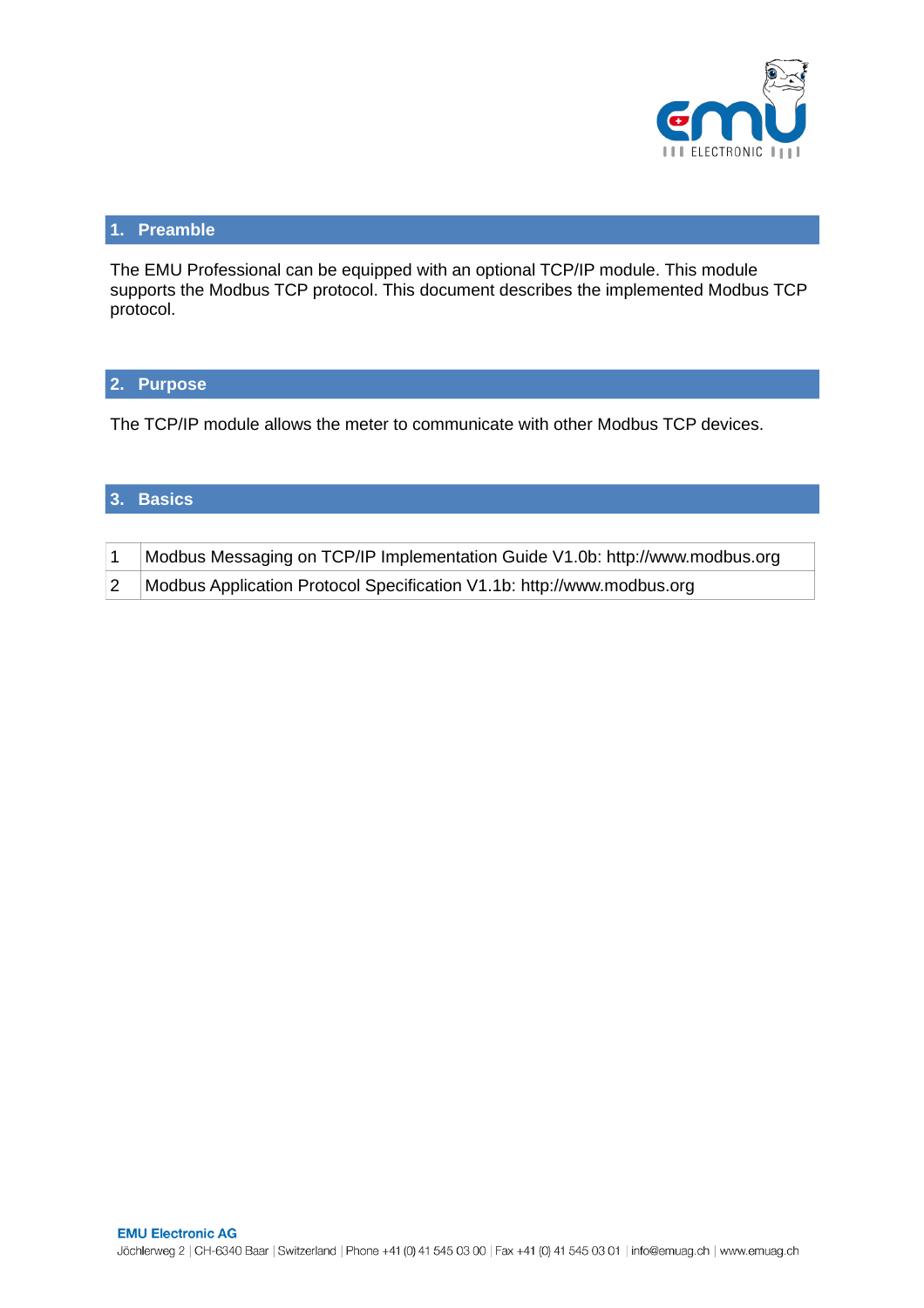

# **4. Modbus TCP**

Modbus TCP is sent over TCP/IP packages. Modbus TCP is similiar to Modbus RTU. The TCP/IP Package contains the Modbus data as payload.

TCP Port for Modbus: 502

Every Modbus package begins with the Modbus Header (7 Byte)

## **General protocol structure**

| <b>Byte</b><br>Nr. | <b>Size</b><br>(Byte) | Value<br>(Hex) | <b>Description</b>          |  |
|--------------------|-----------------------|----------------|-----------------------------|--|
| $1 - 2$            | 2                     | XX<br>XX       | <b>Transaction number</b>   |  |
| $3 - 4$            | 2                     | 00<br>00       | Protocoll ID (always 00 00) |  |
| $5-6$              | 2                     | XX<br>XX       | Number of following Bytes   |  |
|                    |                       | <b>XX</b>      | Adress (Slave-ID)           |  |
| 8                  |                       | <b>XX</b>      | <b>Function</b>             |  |
| $9 - n$            |                       |                | n Byte Data (Modbus Data)   |  |

The Modbus slave address (unit ID) is ignored. The Modbus TCP addressing is handled by the TCP/IP Layer.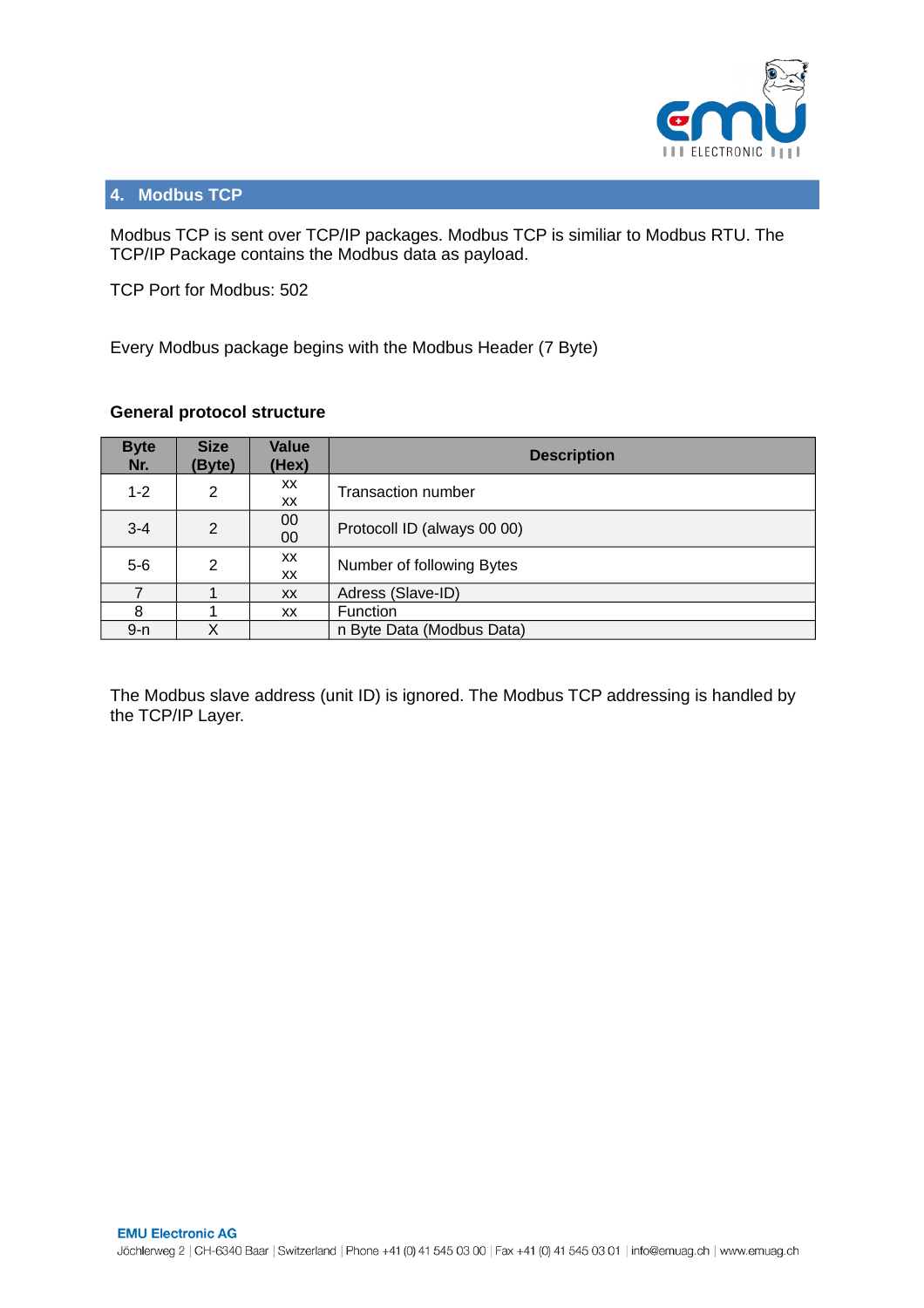

# 4.1. Basics

The meter readings are sent as Integer. A meter reading is normally stored in multiple registers. (e.g.: active energy import total requires 4 registers).

Data is sent in the "Big-Endian" format. The most significant Byte is sent first. e.g.:The Value 0x1234: 0x12 is sent first followed by 0x34

The maximum length of a Modbus telegram is 260 Bytes. (253 Bytes payload) To read all meter readings, the data must be sent in multiple telegrams.

## 4.2. Functions (control commands)

The module supports two Modbus functions.

- Read Holding Registers (Code 03)
- Write Multiple Registers (Code 16)

«Read Holding Registers» reads out meter readings.

«Write Multiple Registers» is used to set configuration registers. (e.g. IP address)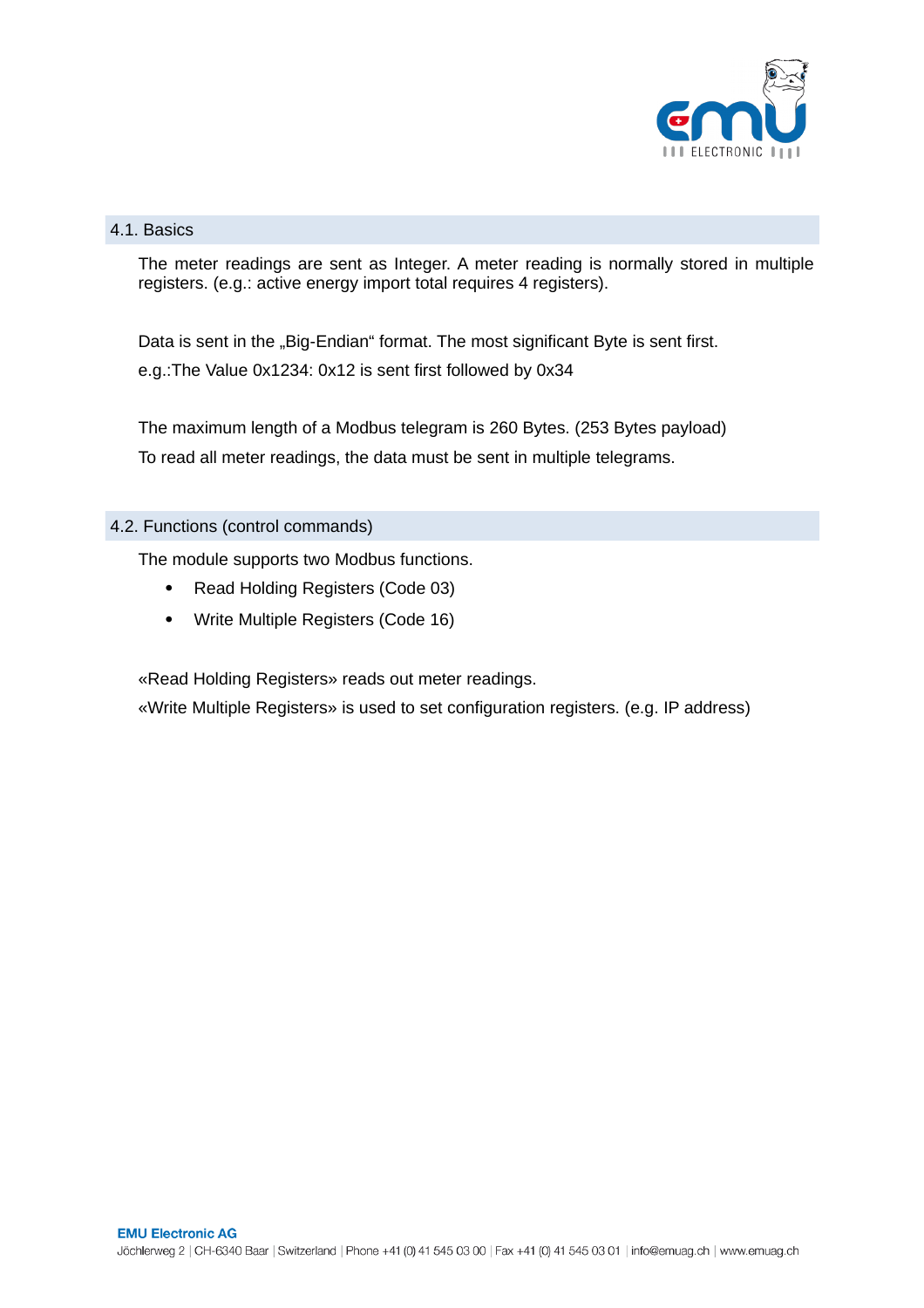

## 4.3. Read holding registers

The function "Read Holding Registers" reads out one or more register and sends back the data. One register contains 2 Byte. (High Byte first)

# **Protocol structure: Request**

| Byte Nr.  | <b>Size</b><br>(Byte) | <b>Value</b><br>(Hex) | <b>Description</b>                                       |  |
|-----------|-----------------------|-----------------------|----------------------------------------------------------|--|
| $1 - 2$   | 2                     | XX.<br>XX             | <b>Transaction number</b>                                |  |
| $3 - 4$   | $\overline{2}$        | 00<br>00              | Protocoll ID (always 00 00)                              |  |
| $5-6$     | $\mathcal{P}$         | XX<br>XX              | Number of following Bytes                                |  |
| 7         |                       | <b>XX</b>             | Adress (Slave-ID)                                        |  |
| 8         |                       | 03                    | Function code                                            |  |
| $9 - 10$  | $\mathcal{P}$         | 10<br>00              | Starting address reading register(e.g. 0x1000)           |  |
| $11 - 12$ | 2                     | 00<br>02              | Number of registers to read (Words). (e.g. 2 for 4 Byte) |  |

## **Protocol structure: Receive**

| Byte Nr.       | <b>Size</b><br>(Byte)   | Value<br>(Hex)   | <b>Description</b>          |  |
|----------------|-------------------------|------------------|-----------------------------|--|
| $1 - 2$        | $\overline{2}$          | XX.<br><b>XX</b> | <b>Transaction number</b>   |  |
| $3 - 4$        | $\overline{2}$          | 00<br>00         | Protocoll ID (always 00 00) |  |
| $5-6$          | $\overline{\mathbf{c}}$ | XX.<br><b>XX</b> | Number of following Bytes   |  |
| $\overline{7}$ | 1                       | <b>XX</b>        | Adress (Slave-ID)           |  |
| 8              | 1                       | 03               | Function code               |  |
| 9              |                         | <b>XX</b>        | Number of following Bytes   |  |
| $10-x$         | N                       | <b>XX</b><br>XX  | Register Data               |  |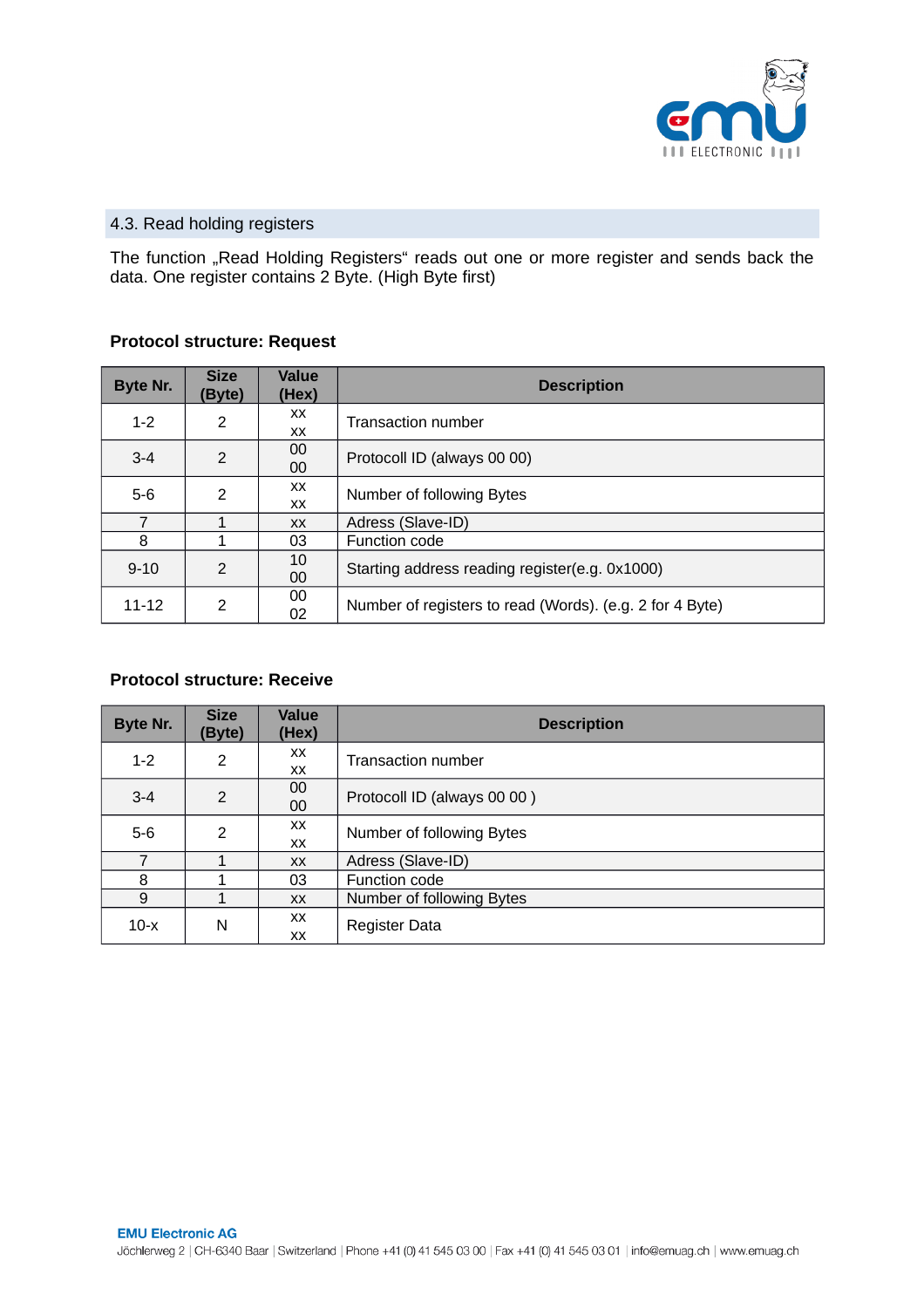

# 4.4. Write multiple registers

This function allows to write one or multiple registers. This function is used to configurate the module.

#### **Protocol structure: Request**

| Byte Nr.  | <b>Size</b><br>(Byte) | <b>Value</b><br>(Hex) | <b>Description</b>                                  |
|-----------|-----------------------|-----------------------|-----------------------------------------------------|
| $1 - 2$   | 2                     | XX.<br><b>XX</b>      | <b>Transaction number</b>                           |
| $3 - 4$   | 2                     | 00<br>00              | Protocoll ID (always 00 00)                         |
| $5-6$     | 2                     | XX<br>XX.             | Number of following Bytes                           |
| 7         | 1                     | XX.                   | Address (Slave-ID)                                  |
| 8         |                       | 10                    | <b>Functioncode</b>                                 |
| $9 - 10$  | $\overline{2}$        | 10<br>03              | Startaddress of the register to write (z.b. 0x1003) |
| $11 - 12$ | 2                     | 00<br>02              | Number of registers to write. (Words).              |
| 13        | 1                     | 04                    | Number of Bytes to write                            |
| $14-x$    | n                     | XX.<br>XX             | Register data                                       |

## **Protocol structure: Receive**

| Byte Nr.  | <b>Size</b><br>(Byte) | <b>Value</b><br>(Hex) | <b>Description</b>          |  |
|-----------|-----------------------|-----------------------|-----------------------------|--|
| $1 - 2$   | 2                     | XX                    | <b>Transaction number</b>   |  |
|           |                       | XX                    |                             |  |
|           |                       | 00                    |                             |  |
| $3 - 4$   | 2                     | 00                    | Protocoll ID (always 00 00) |  |
| $5-6$     | 2                     | XX                    | Number of following Bytes   |  |
|           |                       | XX                    |                             |  |
| 7         |                       | <b>XX</b>             | Address (Slave-ID)          |  |
| 8         |                       | 10                    | Functioncode                |  |
|           | 1                     | XX                    | <b>Startaddress</b>         |  |
| 9         |                       | <b>XX</b>             |                             |  |
| $10 - 11$ | 2                     | XX                    | Number of written registers |  |
|           |                       | <b>XX</b>             |                             |  |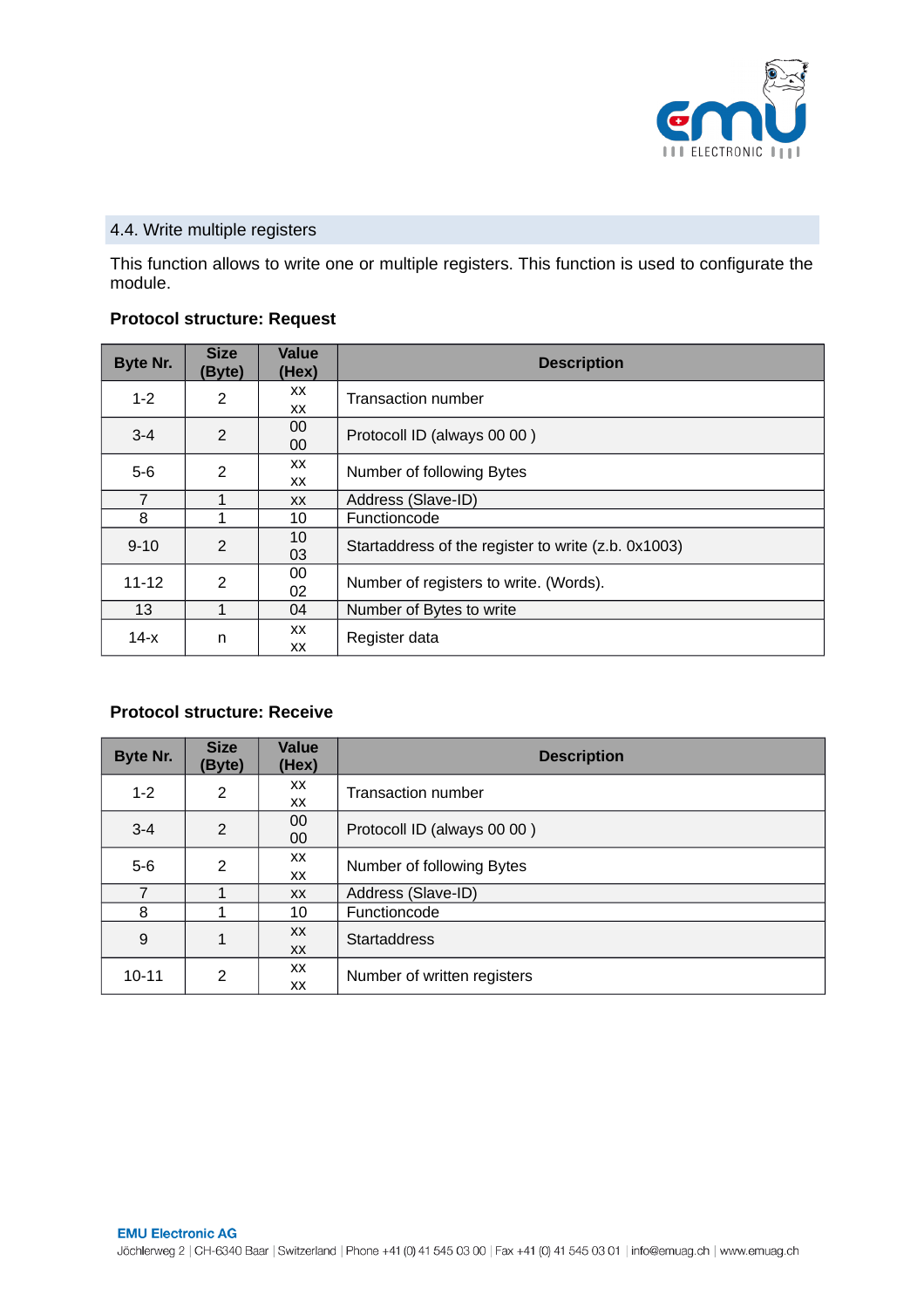

#### 4.5. Register addressing

The startadress of the register to read or write addresses the first register. For historical reasons the register address starts at 1, the startaddress in the Modbus protocol starts at 0.

Which means, the Modbus telegram holds as startaddress the registeraddress minus 1.

#### **Example:**

Inst. System time (4200) is sent with the Modbus Startaddress 4199.

#### 4.6. System parameters

This parameters hold information about the configuration of the TCP/IP module.

All system parameters can be read over Modbus. The system Parameter IP address, subnet mask, default gateway and modbus port are writable.

#### **System parameters TCP / IP Modul**

| <b>Register</b><br>(Hex) | <b>Name</b>      | <b>Size</b><br>(Byte) | <b>Description</b>                     |   | w |
|--------------------------|------------------|-----------------------|----------------------------------------|---|---|
| 4096                     | MAC adress       | MAC address<br>6      |                                        | X |   |
| 4099                     | IP adress        | 4                     | IP address                             |   |   |
| 4101                     | Subnet mask      |                       | Subnet mask                            |   |   |
| 4103                     | Default gateway  |                       | Default Gateway                        |   |   |
| 4105                     | Modbus port      | ົ                     | Modbus TCP port address (default: 502) |   |   |
| 4106                     | HTTP port        | າ                     | <b>HTTP TCP port</b>                   |   |   |
| 4107                     | Bacnet port      | ⌒                     | <b>Bacnet port</b>                     | X |   |
| 4108                     | Firmware version | ົ                     | Firmware version                       |   |   |

#### **System parameters meter**

| Register<br>(Hex) | <b>Name</b>                      | <b>Size</b><br>(Byte) | <b>Description</b>                                                  |              |  |
|-------------------|----------------------------------|-----------------------|---------------------------------------------------------------------|--------------|--|
| 4109              | Serial number                    |                       | serial number of the meter                                          |              |  |
| 4111              | Software version and<br>checksum |                       | Software version (2 byte) and checksum (2<br>byte) of the firmware. | $\mathbf{v}$ |  |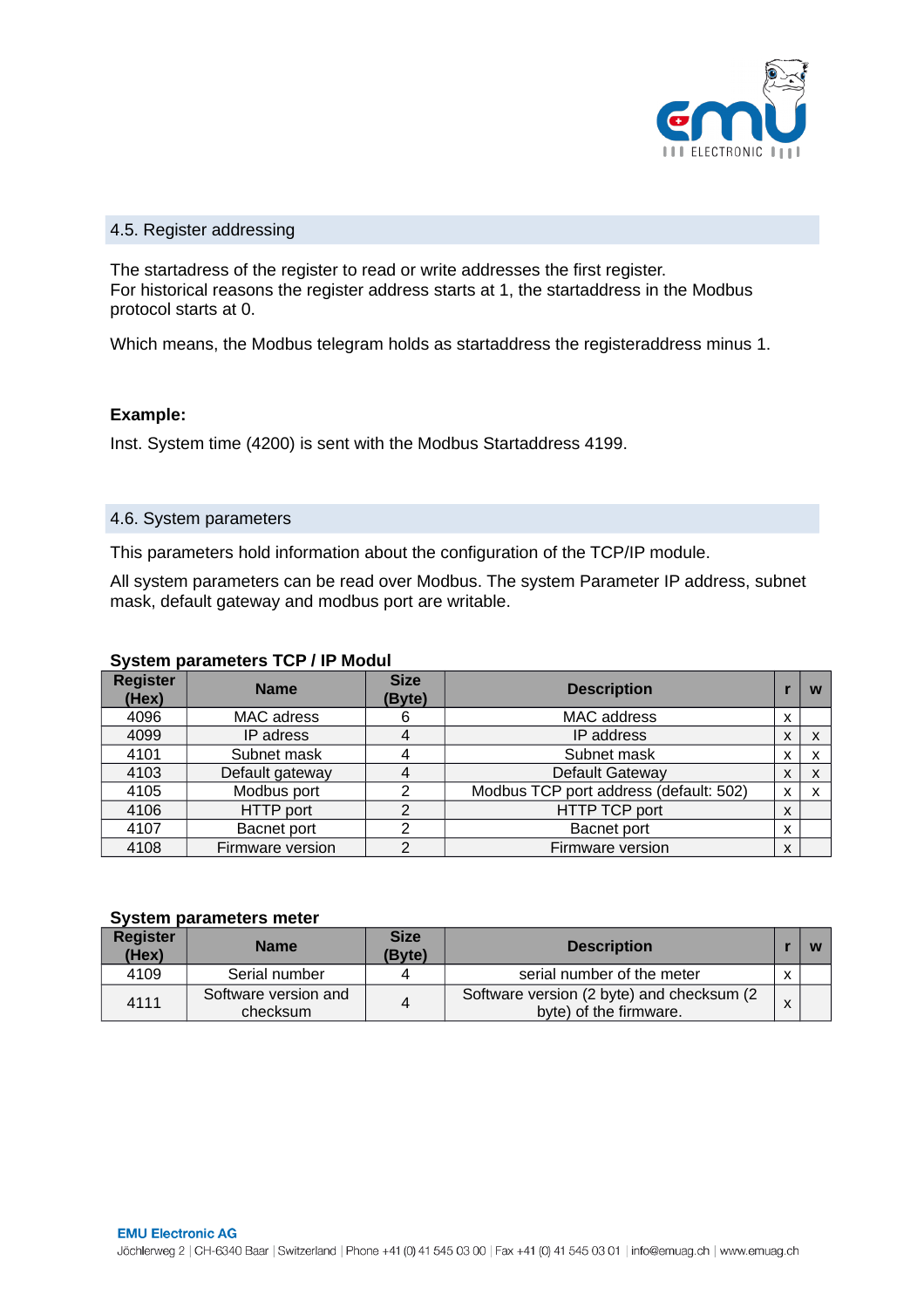

# 4.7. Read out data

| <b>Register</b> | <b>Name</b>                                 | <b>Size</b><br>(Byte) | <b>Unit</b>    |
|-----------------|---------------------------------------------|-----------------------|----------------|
| 4200            | Inst. System time                           | 4                     | Unix timestamp |
| 4202            | Active energy import total                  | 8                     | Wh             |
| 4206            | Active energy import total phase L1         | 8                     | Wh             |
| 4210            | Active energy import total phase L2         | $\overline{8}$        | Wh             |
| 4214            | Active energy import total phase L3         | $\overline{8}$        | Wh             |
| 4218            | Active energy import phase L1 tariff 1      | $\overline{8}$        | Wh             |
| 4222            | Active energy import phase L2 tariff 1      | 8                     | Wh             |
| 4226            | Active energy import phase L3 tariff 1      | $\overline{8}$        | Wh             |
| 4230            | Active energy import total tariff 1         | 8                     | Wh             |
| 4234            | Active energy import phase L1 tariff 2      | $\overline{8}$        | Wh             |
| 4238            | Active energy import phase L2 tariff 2      | $\overline{8}$        | Wh             |
| 4242            | Active energy import phase L3 tariff 2      | $\overline{8}$        | Wh             |
| 4246            | Active energy import total tariff 2         | 8                     | Wh             |
| 4250            | Active energy import phase L1 tariff 3      | $\overline{8}$        | Wh             |
| 4254            | Active energy import phase L2 tariff 3      | 8                     | Wh             |
| 4258            | Active energy import phase L3 tariff 3      | $\overline{8}$        | Wh             |
| 4262            | Active energy import total tariff 3         | $\overline{8}$        | Wh             |
| 4266            | Active energy import phase L1 tariff 4      | $\overline{8}$        | Wh             |
| 4270            | Active energy import phase L2 tariff 4      | 8                     | Wh             |
| 4274            | Active energy import phase L3 tariff 4      | $\overline{8}$        | Wh             |
| 4278            | Active energy import total tariff 4         | 8                     | Wh             |
| 4282            | Active energy export total export           | $\overline{8}$        | Wh             |
| 4310            | Active energy export total tariff 1         | $\overline{8}$        | Wh             |
| 4326            | Active energy export total tariff 2         | $\overline{8}$        | Wh             |
| 4342            | Active energy export total tariff 3         | 8                     | Wh             |
| 4358            | Active energy export total tariff 4         | 8                     | Wh             |
| 4362            | Reactive energy total inductive             | $\overline{8}$        | varh           |
| 4366            | Reactive energy inductive total phase L1    | 8                     | varh           |
| 4370            | Reactive energy inductive total phase L2    | $\overline{8}$        | varh           |
| 4374            | Reactive energy inductive total phase L3    | 8                     | varh           |
| 4378            | Reactive energy inductive phase L1 tariff 1 | $\overline{8}$        | varh           |
| 4382            | Reactive energy inductive phase L2 tariff 1 | 8                     | varh           |
| 4386            | Reactive energy inductive phase L3 tariff 1 | $\overline{8}$        | varh           |
| 4390            | Reactive energy inductive total tariff 1    | 8                     | varh           |
| 4394            | Reactive energy inductive phase L1 tariff 2 | $\overline{8}$        | varh           |
| 4398            | Reactive energy inductive phase L2 tariff 2 | 8                     | varh           |
| 4402            | Reactive energy inductive phase L3 tariff 2 | 8                     | varh           |
| 4406            | Reactive energy inductive total tariff 2    | 8                     | varh           |
| 4410            | Reactive energy inductive phase L1 tariff 3 | $\overline{8}$        | varh           |
| 4414            | Reactive energy inductive phase L2 tariff 3 | 8                     | varh           |
| 4418            | Reactive energy inductive phase L3 tariff 3 | $\, 8$                | varh           |
| 4422            | Reactive energy inductive total tariff 3    | 8                     | varh           |
| 4426            | Reactive energy inductive phase L1 tariff 4 | $\, 8$                | varh           |
| 4430            | Reactive energy inductive phase L2 tariff 4 | 8                     | varh           |
| 4434            | Reactive energy inductive phase L3 tariff 4 | $\, 8$                | varh           |
| 4438            | Reactive energy inductive total tariff 4    | 8                     | varh           |
| 4442            | Reactive energy capacitive total            | 8                     | varh           |
| 4470            | Reactive energy capacitive total tariff 1   | 8                     | varh           |
| 4486            | Reactive energy capacitive total tariff 2   | 8                     | varh           |

**EMU Electronic AG** Jöchlerweg 2 | CH-6340 Baar | Switzerland | Phone +41 (0) 41 545 03 00 | Fax +41 (0) 41 545 03 01 | info@emuag.ch | www.emuag.ch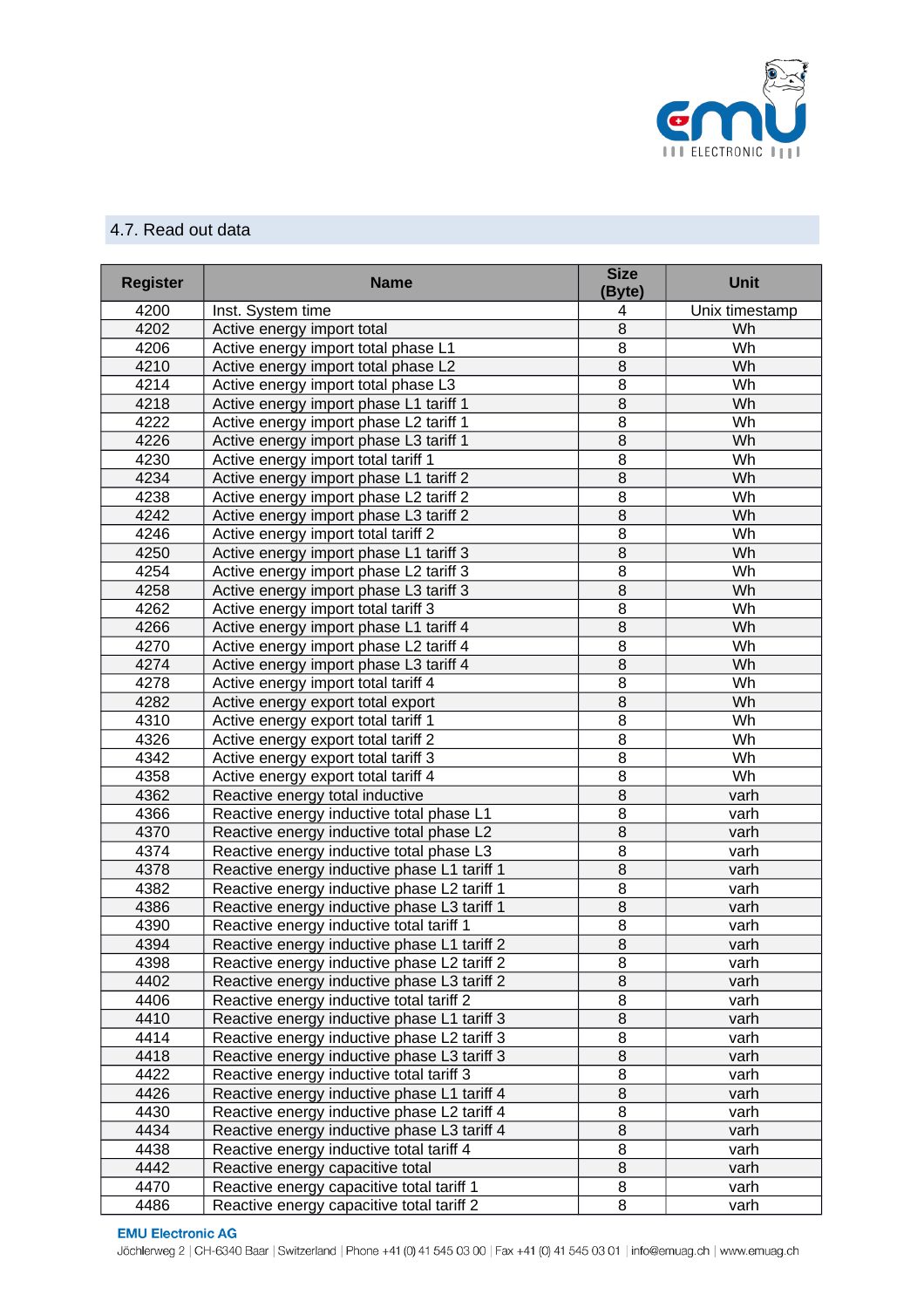

| 4502 | Reactive energy capacitive total tariff 3 | 8                        | varh              |
|------|-------------------------------------------|--------------------------|-------------------|
| 4518 | Reactive energy capacitive total tariff 4 | 8                        | varh              |
| 4522 | Instantaneous active power phase L1       | $\overline{4}$           | W                 |
| 4524 | Instantaneous active power phase L2       | $\overline{\mathcal{L}}$ | W                 |
| 4526 | Instantaneous active power phase L3       | $\overline{4}$           | W                 |
| 4528 | Instantaneous active power total          | $\overline{\mathcal{L}}$ | W                 |
| 4530 | Instantaneous reactive power phase L1     | $\overline{4}$           | var               |
| 4532 | Instantaneous reactive power phase L2     | $\overline{\mathcal{L}}$ | var               |
| 4534 | Instantaneous reactive power phase L3     | $\overline{4}$           | var               |
| 4536 | Instantaneous reactive power total        | $\overline{\mathcal{L}}$ | var               |
| 4538 | Instantaneous apparent power phase L1     | $\overline{4}$           | VA                |
| 4540 | Instantaneous apparent power phase L2     | $\overline{\mathcal{L}}$ | VA                |
| 4542 | Instantaneous apparent power phase L3     | $\overline{4}$           | VA                |
| 4544 | Instantaneous apparent power total        | $\overline{4}$           | VA                |
| 4546 | Max. active power tariff 1 (15min)        | $\overline{4}$           | W                 |
| 4548 | Max. active power tariff 2 (15min)        | $\overline{4}$           | W                 |
| 4550 | Max. active power tariff 3 (15min)        | $\overline{4}$           | W                 |
| 4552 | Max. active power tariff 4 (15min)        | $\overline{\mathcal{L}}$ | W                 |
| 4554 | Max. active power total (15min)           | $\overline{4}$           | W                 |
| 4556 | Max. active power phase L1                | $\overline{4}$           | W                 |
| 4558 | Max. active power phase L2                | $\overline{4}$           | W                 |
| 4560 | Max. active power phase L3                | $\overline{4}$           | W                 |
| 4562 | Max. active power phase L1 date / time    | $\overline{4}$           | Unix timestamp    |
| 4564 | Max. active power phase L2 date / time    | $\overline{4}$           | Unix timestamp    |
| 4566 | Max. active power phase L3 date / time    | $\overline{4}$           | Unix timestamp    |
| 4568 | Instantaneous voltage phase L1            | $\overline{2}$           | V/10              |
| 4569 | Instantaneous voltage phase L2            | $\overline{2}$           | $\overline{V/10}$ |
| 4570 | Instantaneous voltage phase L3            | $\overline{2}$           | V/10              |
| 4571 | Instantaneous voltage phase L1 - L2       | $\overline{2}$           | V/10              |
| 4572 | Instantaneous voltage phase L2 - L3       | $\overline{2}$           | V/10              |
| 4573 | Instantaneous voltage phase L3 - L1       | $\overline{2}$           | V/10              |
| 4574 | Min. voltage phase L1                     | $\overline{2}$           | V/10              |
| 4575 | Min. voltage phase L2                     | $\overline{2}$           | V/10              |
| 4576 | Min. voltage phase L3                     | $\overline{2}$           | V/10              |
| 4577 | Min. voltage phase L1 date / time         | $\overline{4}$           | Unix timestamp    |
| 4579 | Min. voltage phase L2 date / time         | $\overline{4}$           | Unix timestamp    |
| 4581 | Min. voltage phase L2 date / time         | $\overline{\mathcal{L}}$ | Unix timestamp    |
| 4583 | Max. voltage phase L1                     | $\overline{2}$           | V/10              |
| 4584 | Max. voltage phase L2                     | $\overline{2}$           | V/10              |
| 4585 | Max. voltage phase L3                     | $\overline{2}$           | V/10              |
| 4586 | Max. voltage phase L1 date / time         | $\overline{\mathcal{L}}$ | Unix timestamp    |
| 4588 | Max. voltage phase L2 date / time         | 4                        | Unix timestamp    |
| 4590 | Max. voltage phase L3 date / time         | $\overline{\mathcal{L}}$ | Unix timestamp    |
| 4592 | Instantaneous current phase L1            | 4                        | mA                |
| 4594 | Instantaneous current phase L2            | $\overline{\mathcal{L}}$ | mA                |
| 4596 | Instantaneous current phase L3            | 4                        | mA                |
| 4598 | Instantaneous current total               | $\overline{\mathcal{L}}$ | mA                |
| 4600 | Min. current phase L1                     | 4                        | mA                |
| 4602 | Min. current phase L2                     | $\overline{\mathcal{L}}$ | mA                |
| 4604 | Min. current phase L3                     | 4                        | <b>mA</b>         |
| 4606 | Min. current phase L1 date / time         | $\overline{\mathcal{L}}$ | Unix timestamp    |
| 4608 | Min. current phase L2 date / time         | 4                        | Unix timestamp    |
| 4610 | Min. current phase L3 date / time         | $\overline{\mathcal{L}}$ | Unix timestamp    |
| 4612 | Max. current phase L1                     | 4                        | mA                |
| 4614 | Max. current phase L2                     | $\overline{\mathcal{L}}$ | mA                |
| 4616 | Max. current phase L3                     | 4                        | mA                |

#### **EMU Electronic AG**

Jöchlerweg 2 | CH-6340 Baar | Switzerland | Phone +41 (0) 41 545 03 00 | Fax +41 (0) 41 545 03 01 | info@emuag.ch | www.emuag.ch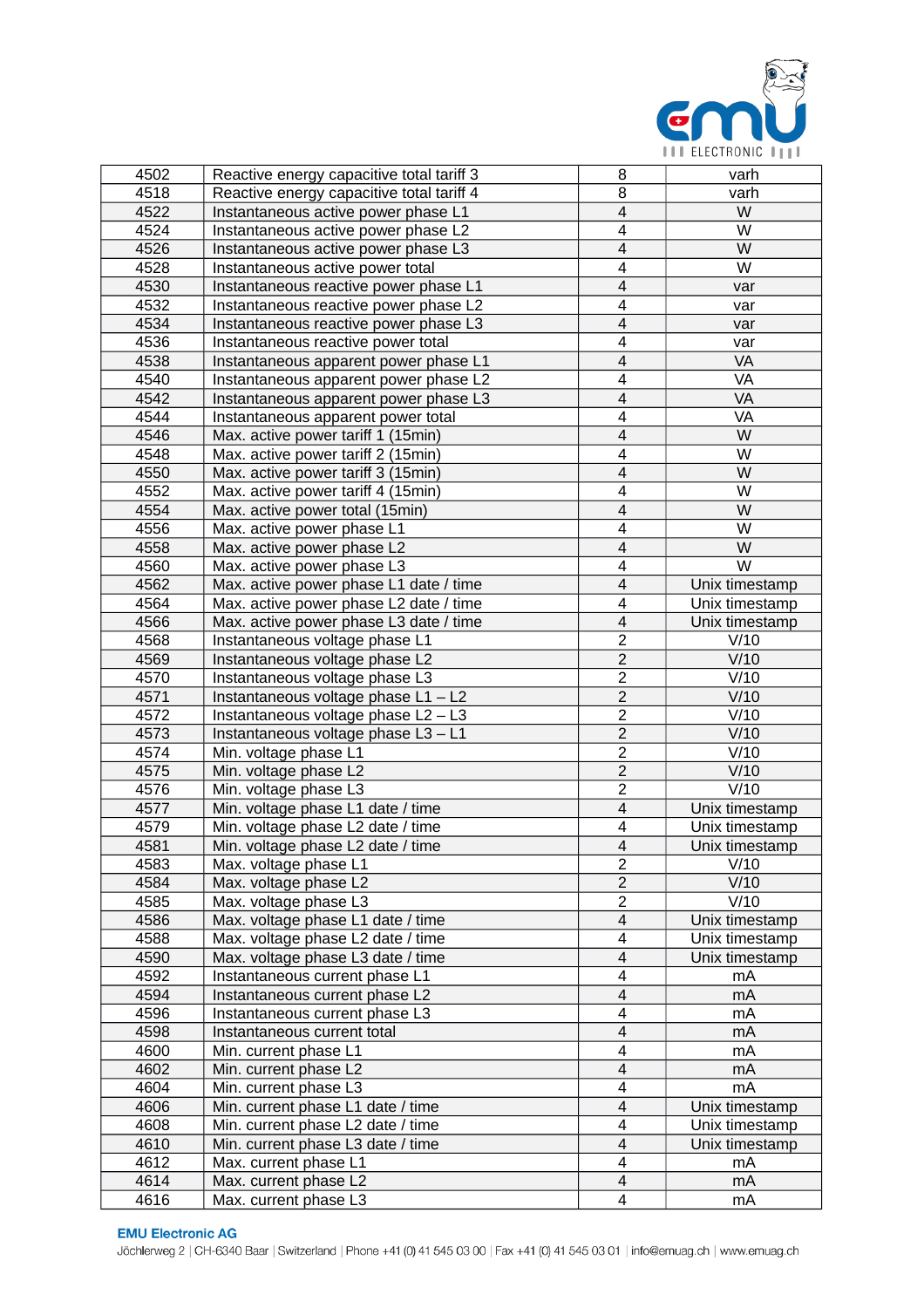

| 4618 | Max. current phase L1 date / time                  | 4                        | Unix timestamp |
|------|----------------------------------------------------|--------------------------|----------------|
| 4620 | Max. current phase L2 date / time                  | 4                        | Unix timestamp |
| 4622 | Max. current phase L3 date / time                  | 4                        | Unix timestamp |
| 4624 | Instantaneous form factor phase L1 (cos phi)       | 2                        | cos/100        |
| 4625 | Instantaneous form factor phase L2 (cos phi)       | $\overline{2}$           | cos/100        |
| 4626 | Instantaneous form factor phase L3 (cos phi)       | $\overline{2}$           | cos/100        |
| 4627 | Instantaneous net frequency                        | $\overline{2}$           | Hz/10          |
| 4628 | Number of power failure                            | $\overline{2}$           |                |
| 4629 | current transformer ratio                          | $\overline{2}$           |                |
| 4630 | Instantaneous active tariff                        | $\mathbf{1}$             |                |
| 4631 | Active energy import total (4 byte value)          | $\overline{4}$           | Wh             |
| 4633 | Active energy import tariff 1 (4 byte value)       | 4                        | Wh             |
| 4635 | Active energy import tariff 2 (4 byte value)       | $\overline{4}$           | Wh             |
| 4637 | Active energy export Total (4 byte value)          | 4                        | Wh             |
| 4639 | Active energy export Tarif 1 (4 byte value)        | 4                        | Wh             |
| 4641 | Active energy export Tarif 2 (4 byte value)        | 4                        | Wh             |
| 4643 | Reactive energy total inductive (4 byte value)     | 4                        | varh           |
| 4645 | Reactive energy inductive tariff 1 (4 byte value)  | 4                        | varh           |
| 4647 | Reactive energy inductive tariff 2 (4 byte value)  | $\overline{\mathcal{L}}$ | varh           |
| 4649 | Reactive energy capacitive total (4 byte value)    | 4                        | varh           |
| 4651 | Reactive energy capacitive tariff 1 (4 byte value) | $\overline{4}$           | varh           |
| 4653 | Reactive energy capacitive tariff 2 (4 byte value) | 4                        | varh           |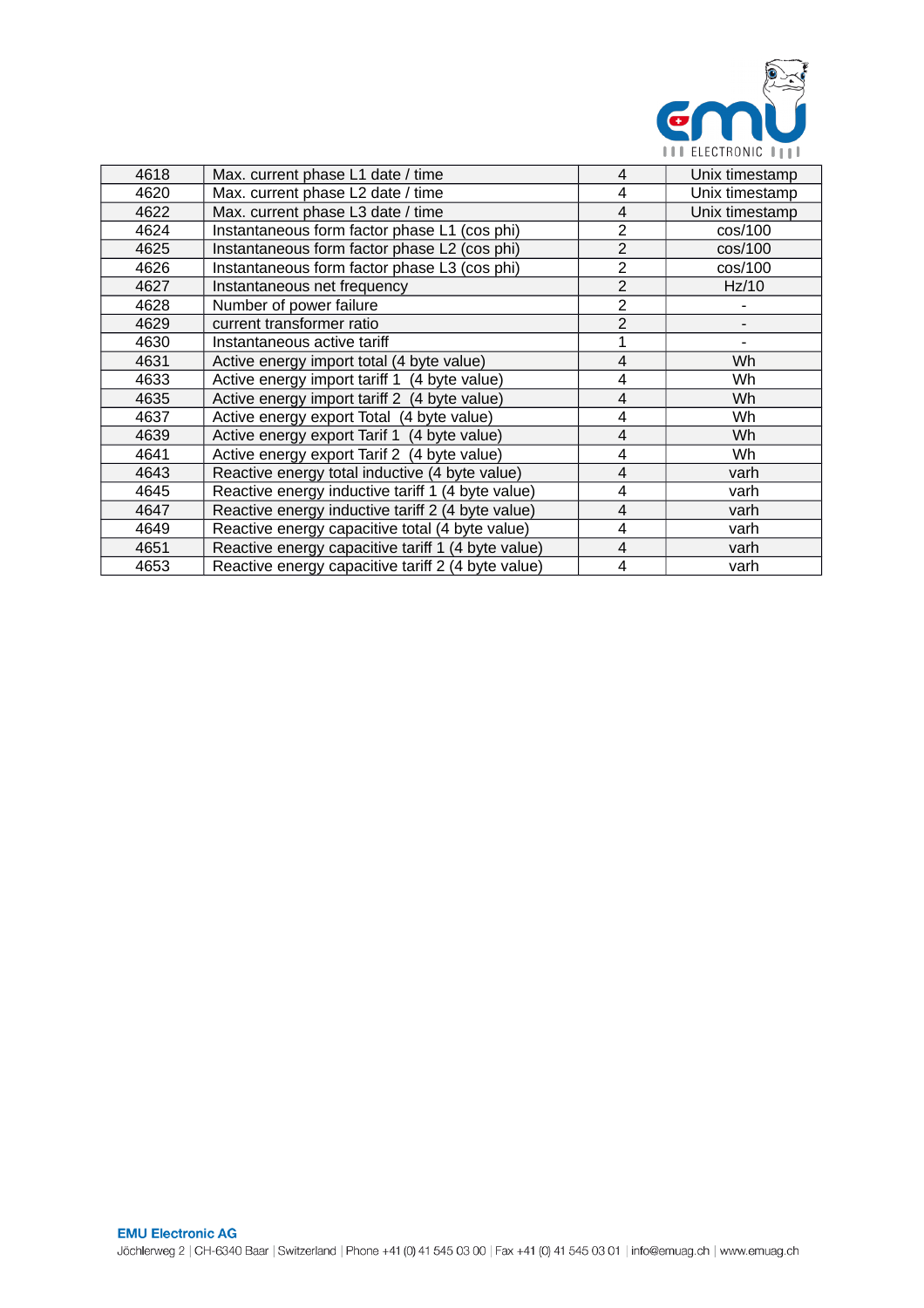

## 4.8. Datatype

All readings are transmitted as Integer. The size depends on the number of Bytes of the reading.

| <b>Number of Bytes</b> | <b>Datatype</b>   |
|------------------------|-------------------|
|                        | int16             |
|                        | int32             |
|                        | int <sub>64</sub> |

• If a datapoint is not present on the meter, the smallest possible Value is transmitted. (e.g. int32: −2'147'483'648)

#### 4.9. Error Codes

If an error occurs a standardized error code is sent back. Following error codes exist:

| <b>Error code</b> | <b>Identifier</b>           | <b>Description</b>                            |
|-------------------|-----------------------------|-----------------------------------------------|
|                   | <b>Illegal Function</b>     | The desired modbus function is not supported. |
|                   | <b>Illegal Data Address</b> | Invalid (Register) Address.                   |
|                   | Illegal Data Value          | Parameter is out of scope                     |
|                   | Slave device failure        | Communication watchdog timed out              |
| 6                 | <b>Slave Device Busy</b>    | Device can not handle Modbus requests at the  |
|                   |                             | moment.                                       |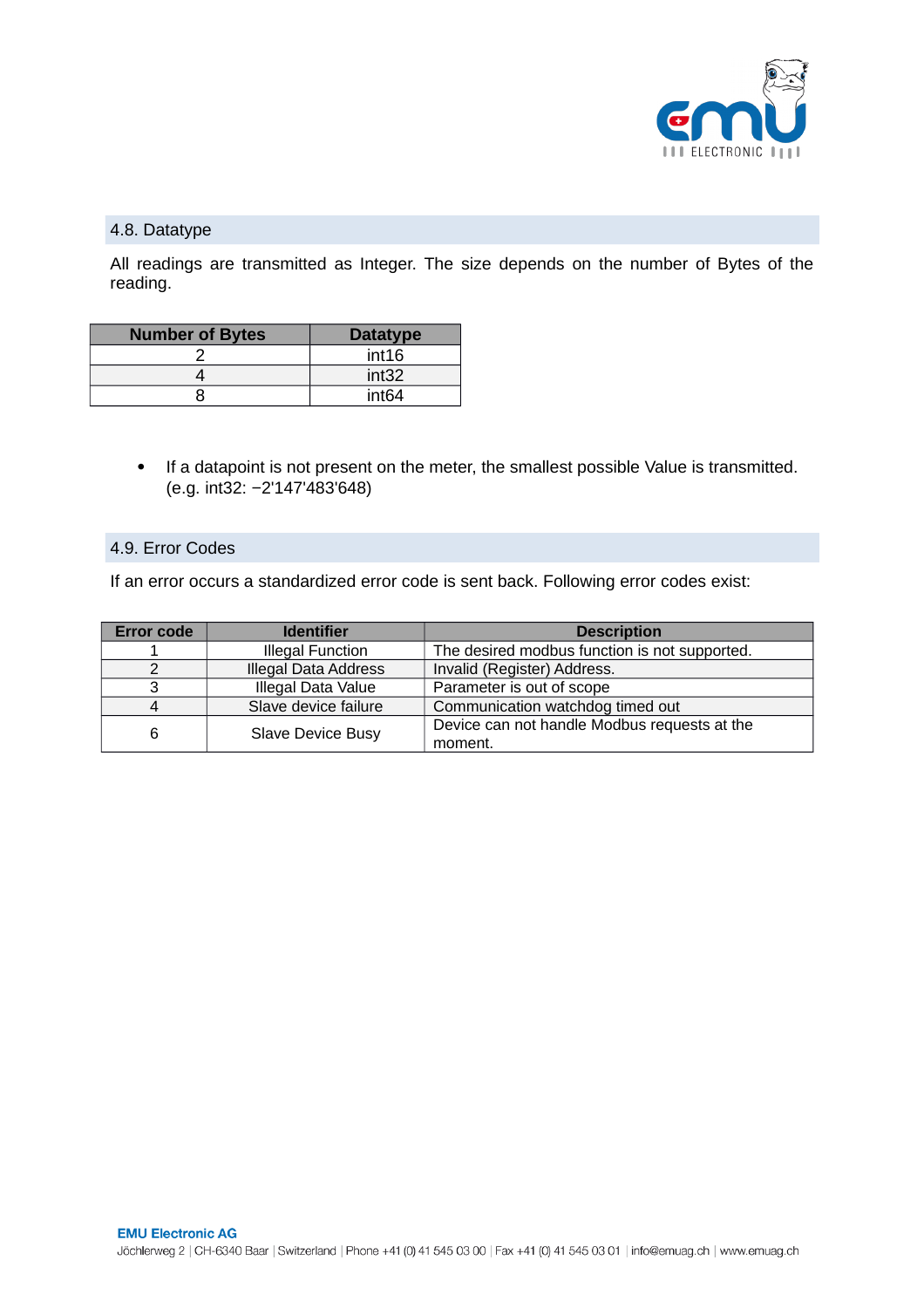

# **5. Examples**

# 5.1. Readout active energy import phase L1 tariff 1

# **Request:**

| Byte Nr.  | <b>Size</b><br>(Byte)   | <b>Value</b><br>(Hex) | <b>Description</b>                               |
|-----------|-------------------------|-----------------------|--------------------------------------------------|
| $1 - 2$   | 2                       | 00<br>01              | <b>Transaction number</b>                        |
| $3 - 4$   | $\mathcal{P}$           | 00<br>00              | Protocoll ID (always 00 00)                      |
| $5-6$     | $\overline{2}$          | 00<br>06              | Number of following Bytes                        |
| 7         |                         | 00                    | Address (Slave-ID)                               |
| 8         | 1                       | 03                    | Functioncode (Read Holding Registers)            |
| $9 - 10$  | $\overline{2}$          | 10<br>79              | Register address (4217)                          |
| $11 - 12$ | $\overline{\mathbf{c}}$ | 00<br>04              | Number of registers (4 Register -> 8 Bytes Data) |

## **Receive:**

| Byte Nr.  | <b>Size</b><br>(Byte) | <b>Value</b><br>(Hex)                        | <b>Description</b>                                                          |
|-----------|-----------------------|----------------------------------------------|-----------------------------------------------------------------------------|
| $1 - 2$   | $\overline{c}$        | 00<br>01                                     | <b>Transaction number</b>                                                   |
| $3 - 4$   | $\overline{2}$        | 00<br>00                                     | Protocoll ID (always 00 00)                                                 |
| $5-6$     | $\mathfrak{p}$        | 00<br>0B                                     | Number of following Bytes                                                   |
| 7         | 1                     | 00                                           | Address (Slave-ID)                                                          |
| 8         | 1                     | 03                                           | Functioncode (Read Holding Registers)                                       |
| 9         | 1                     | 08                                           | Number of following Bytes                                                   |
| $10 - 18$ | 8                     | 00<br>00<br>00<br>12<br>34<br>56<br>78<br>90 | Data<br>(in this example:<br>Value: 0x0000001234567890 = 78'187'493'520 Wh) |